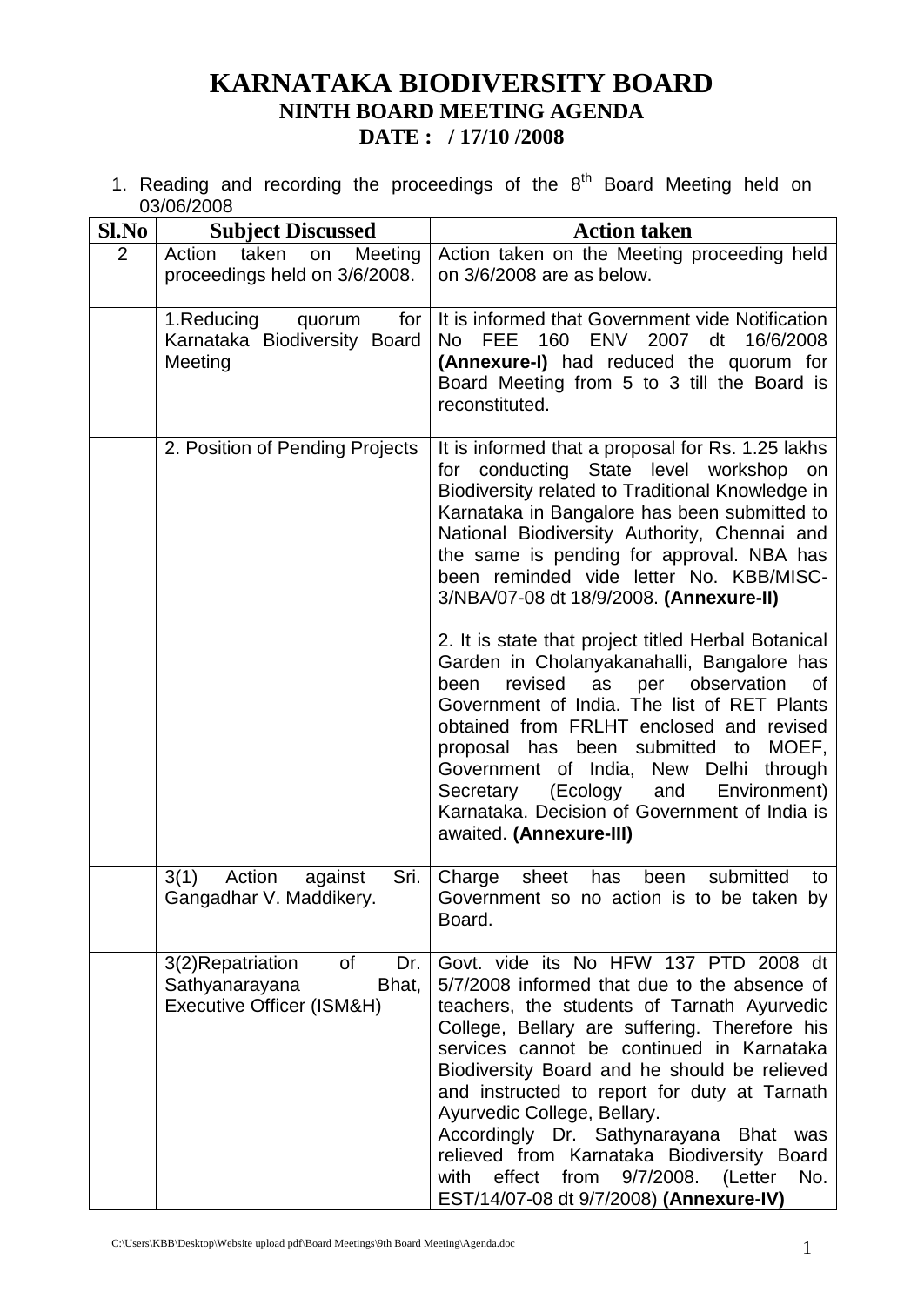| Sl.No | <b>Subject Discussed</b>                               | <b>Action taken</b>                                                                                                                                                                                                                                                                                                                                                                                                                                                                                                                                                                                                                                                                                                                                                                          |  |  |
|-------|--------------------------------------------------------|----------------------------------------------------------------------------------------------------------------------------------------------------------------------------------------------------------------------------------------------------------------------------------------------------------------------------------------------------------------------------------------------------------------------------------------------------------------------------------------------------------------------------------------------------------------------------------------------------------------------------------------------------------------------------------------------------------------------------------------------------------------------------------------------|--|--|
|       | Biodiversity Heritage<br>4.<br><b>Site</b>             | 1. It is informed that The Research Project taken<br>up by University of Agricultural Sciences,<br>Bangalore to determine the age of Tamarind<br>trees in Nallur Biodiversity Heritage Site is<br>under progress by University of Agricultural<br>Science, Bangalore. Rs. 1.50 lakhs out of Rs.<br>3.00 lakhs has been released to UAS for this.<br>2. As decided by the Board in its last meeting<br>held on 3/6/2008 a fund of Rs. 4.00 lakhs has<br>been released to Conservator of Forest,<br>Bangalore Circle for fencing the<br><b>Nallur</b><br>Heritage site area to protect it against the illicit<br>felling and grazing. The work is under<br>progress.                                                                                                                           |  |  |
|       | 5. Developmental works of<br>Kuvempu Bio-park.         | The work in Kuvempu Bio-park is in progress,<br>Conservator of Forests, Shimoga and Deputy<br>Conservator of Forests (Territorial) Shimoga have<br>been instructed to expedite the same and<br>complete the work by December 2008.<br>Demarcation<br>and boundary<br>Survey,<br>a.<br>consolidation of the Bio Parkwork is<br>completed<br>Conservation, protection and development of<br>b.<br>Kuvempu Memorial<br><b>Bio</b><br>the<br>Park.<br>Development<br>of<br>Sandeshvana,<br>orchidarium, Lilly Pond, Interpretation Centre<br>are under progress.<br>Assessment,<br>inventorisation<br>and<br>C.<br>documentation of Bio diversity of Kuvempu<br>Memorial Bio park works are under<br>progress.<br>Awareness training for the stakeholders<br>d.<br>Training are being conducted. |  |  |
|       | of<br>6.Levy<br>Cess<br><b>Pharmaceutical Products</b> | 1. It is informed that proposal was submitted to<br>Government of India. Levy of Cess on<br>Pharmaceutical Companies based on their<br>outturn the Government has ask for some<br>clarification vide its No. FEE/73/ENV/2008 dt<br>29/8/2008. The same is being replied.<br>The fact that majority of Bio-resources is<br>2.<br>removed from the forest therefore<br>as<br>suggested by the Board. The Principal Chief<br>Conservator of Forest has been addressed to<br>consider declaring the Territorial<br>Range<br>Forests Officer as Authorized officers under<br>the Biological Diversity Act 2002 for dealing<br>with the cases of violation and illegal harvest of<br>Bio-resources. (Annexure - V)                                                                                 |  |  |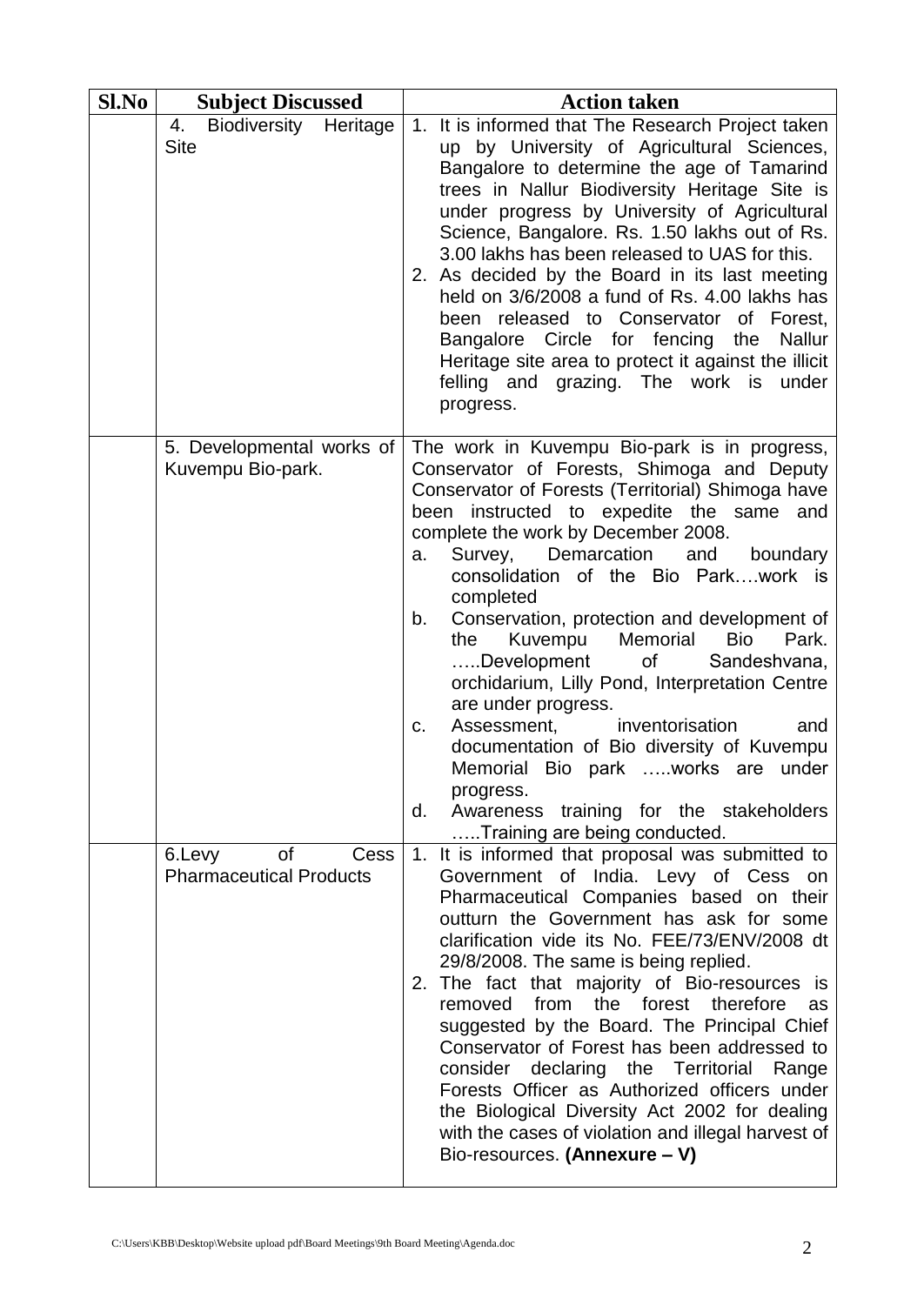| Sl.No | <b>Subject Discussed</b>                                                             | <b>Action taken</b>                                                                                                                                                                                                                                                                                                                                                                                                                                                                                                                                                                                                                                                                                                                                                                                                                                                                                                                                                                                                                                                                                                                                                                                                                                                                                                                                                                                                                                                                                                                                                                                                                                                                          |  |
|-------|--------------------------------------------------------------------------------------|----------------------------------------------------------------------------------------------------------------------------------------------------------------------------------------------------------------------------------------------------------------------------------------------------------------------------------------------------------------------------------------------------------------------------------------------------------------------------------------------------------------------------------------------------------------------------------------------------------------------------------------------------------------------------------------------------------------------------------------------------------------------------------------------------------------------------------------------------------------------------------------------------------------------------------------------------------------------------------------------------------------------------------------------------------------------------------------------------------------------------------------------------------------------------------------------------------------------------------------------------------------------------------------------------------------------------------------------------------------------------------------------------------------------------------------------------------------------------------------------------------------------------------------------------------------------------------------------------------------------------------------------------------------------------------------------|--|
|       | 7. Preparation of People's<br><b>Biodiversity</b><br><b>Registers</b><br>(PBRs)      | that<br>the<br>informed<br>documentation<br>It<br>is<br>0f<br>Biodiversity ie preparation of People's Biodiversity<br>Registers are under progress in 165 Grama<br>Panchayaths (Annexure-VI) So far 33 PBRs<br>have been completed and released The details<br>are in the (Annexure-VII).                                                                                                                                                                                                                                                                                                                                                                                                                                                                                                                                                                                                                                                                                                                                                                                                                                                                                                                                                                                                                                                                                                                                                                                                                                                                                                                                                                                                    |  |
|       | 8. Audited Accounts and<br><b>Annual Report</b>                                      | The Audited accounts and Annual report for 2006-<br>07 as adopted by the Board has been submitted<br>to Legislature on dated 10/9/2008.<br>It is informed that the National Biodiversity<br>a.<br>Authority has clarified that only those areas<br>for<br>should<br>considered<br>be<br>declaring<br>Biodiversity Heritage Site which are not<br>covered under any Act and Rules. The areas<br>outside Wild Life Sanctuary, National Park,<br>Biosphere Reserve, Reserve forest should<br>considered for Declaration of<br>only be<br>Heritage Site. Accordingly the format has<br>been revised and as per NBA Guidelines<br>(Annexure-VIII) the proposal have to be<br>initiated<br>by<br>Biodiversity<br>Management<br>Committees. The Deputy Conservators of<br>Forests, Zilla Panchayaths and NGOs have<br>been addressed in the matter to contact the<br>Biodiversity Management Committees for<br>proposals. (Annexure-IX).<br>Prof. Madhav Gadgil and his team had listed<br>b.<br>out some spots for special attention from<br>Biodiversity point of view. The list is placed at<br>(Annexure-X). The same will be sent to the<br>concerned<br>head of the Department for<br>needful.<br>The Deputy Commissioner North Canara has<br>been requested for Land Record of Netrani Island.<br>It is informed by the Tahasildar, Karwar that land<br>record is not available in respect of the Island.<br>(Annexure-XI).<br>The<br>of<br>the<br><b>Board</b><br>suggestion<br>that<br>other<br>Biodiversity including Herbs, Shrubs, Medicinal<br>Plants and NTFP should also be undertaken in<br>forest areas has been conveyed to Principal Chief<br>Conservator of Forests, Karnataka. |  |
|       | Declaration<br>of<br>9(1)<br><b>Biodiversity Heritage Site.</b>                      |                                                                                                                                                                                                                                                                                                                                                                                                                                                                                                                                                                                                                                                                                                                                                                                                                                                                                                                                                                                                                                                                                                                                                                                                                                                                                                                                                                                                                                                                                                                                                                                                                                                                                              |  |
|       | 9 (2) Declaration of Netrani<br>Island as a<br><b>Biodiversity</b><br>Heritage Site. |                                                                                                                                                                                                                                                                                                                                                                                                                                                                                                                                                                                                                                                                                                                                                                                                                                                                                                                                                                                                                                                                                                                                                                                                                                                                                                                                                                                                                                                                                                                                                                                                                                                                                              |  |
|       | Documentation<br>10.<br>οf<br><b>Biodiversity in Forest areas</b>                    |                                                                                                                                                                                                                                                                                                                                                                                                                                                                                                                                                                                                                                                                                                                                                                                                                                                                                                                                                                                                                                                                                                                                                                                                                                                                                                                                                                                                                                                                                                                                                                                                                                                                                              |  |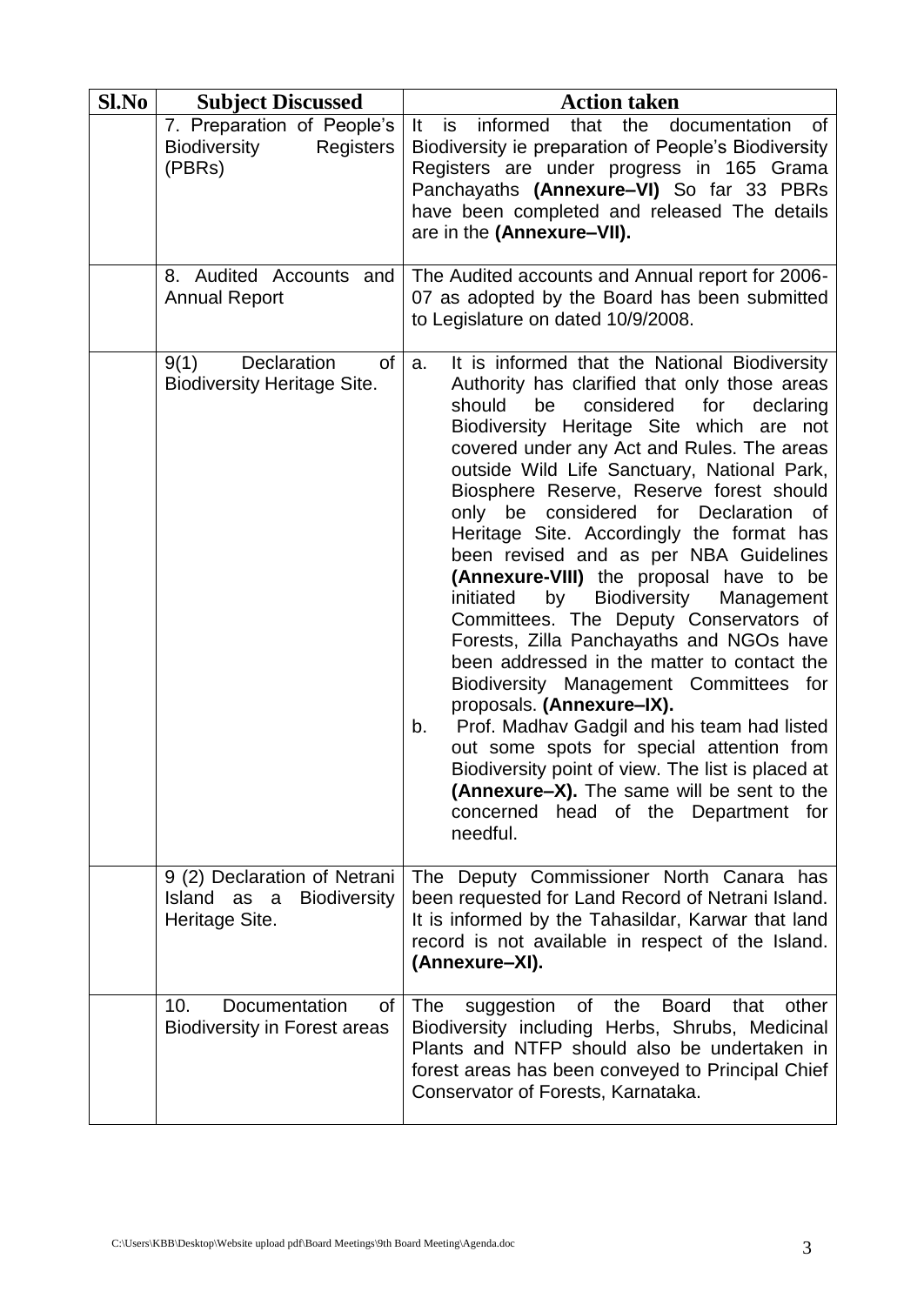| Sl.No | <b>Subject Discussed</b>                                                                                                             | <b>Action taken</b>                                                                                                                                                                                                                                                                                                                                                                                                                                                                      |  |
|-------|--------------------------------------------------------------------------------------------------------------------------------------|------------------------------------------------------------------------------------------------------------------------------------------------------------------------------------------------------------------------------------------------------------------------------------------------------------------------------------------------------------------------------------------------------------------------------------------------------------------------------------------|--|
|       | 11 (1) Providing suitable<br>Karnataka<br>staff<br>to<br><b>Biodiversity Board.</b>                                                  | The Government had asked the Controller of<br>1.<br>State Accounts Department to post one Account<br>Superintendent in Karnataka Biodiversity Board<br>to take care of account and audit. The Controller<br>had posted one person on promotion but he has<br>got the transfer order changed. This is brought<br>to the notice of the Board. (Annexure-XII).                                                                                                                              |  |
|       |                                                                                                                                      | It is informed that as per Government letter<br>2.<br>No:FEE 125 ENV 2003 dt19/7/2008 (Annexure<br>-XIII) action is being taken in Forest Department<br>to post one Assistant Conservator of Forests<br>and One First Division Assistant in Karnataka<br>Biodiversity<br><b>Board</b><br>against<br>the<br>post<br>οf<br>Administrative Officer and Executive Assistant<br>respectively to streamline the Board functioning.                                                             |  |
|       | 11<br>(2).<br>Engaging<br>the<br>of<br>Chartered<br>services<br>finalize<br>Accountant<br>to<br>and timely submission of<br>account. | As approved by the Board Sri. Umpathy Desai &<br>Company, Bangalore has been engaged<br>for<br>attending the following works.<br><b>Finalization of Annual Account</b><br>1.<br><b>Receipt and Payment Accounts</b><br>2.<br>3.<br>Income and Expenditure statement<br><b>Balance Sheet (Including schedules)</b><br>4.<br>Filing of returns, Income Tax and TDS.<br>5.<br>Reply to audit observations.<br>6.<br>Internal audit from time to time.<br>7.                                 |  |
|       | 12. Publication of News<br>letter                                                                                                    | by the Board letters have<br>As advised<br>been<br>addressed to various Universities, Head of various<br>offices, Scientists and others to contribute articles<br>for Biodiversity News Letter. Further action will be<br>taken after articles are received.<br>It is suggested that Dr. A.K. Chakravarthy, Prof. of<br>Entomology, Dept. of Agricultural Entomology, UAS,<br>GKVK, Bangalore may be appointed as Chief Editor<br>on payment of an honorarium of Rs.2000/- per<br>month. |  |
|       | 13<br>Outsourcing<br>0f<br><b>Biodiversity</b><br>Documentation works.                                                               | As decided by the Board Expression of interest has<br>called<br>for<br>through<br><b>News</b><br>for<br>been<br>paper<br><b>Traditional Local</b><br>documentation<br>Knowledge<br>of<br>related to Bio-resources. (Annexure-XIV).                                                                                                                                                                                                                                                       |  |
|       | Documentation<br>14.<br>$of \mid$<br>Coastal Biodiversity.                                                                           | As desired by the Board the CMFRI, RRSC (ISRO),<br>EMPRI has been informed to submit the accounts<br>documents as asked by KUIDFC to settle the<br>account.<br>The EMPRI has been asked to remit Rs. 5.09 Lakh.<br>charged extra under Institutional Charges.                                                                                                                                                                                                                            |  |
|       | 15<br>Conducting<br>of I<br>Workshop in KBB.                                                                                         | The workshop will be conducted based on the<br>availability of the funds.                                                                                                                                                                                                                                                                                                                                                                                                                |  |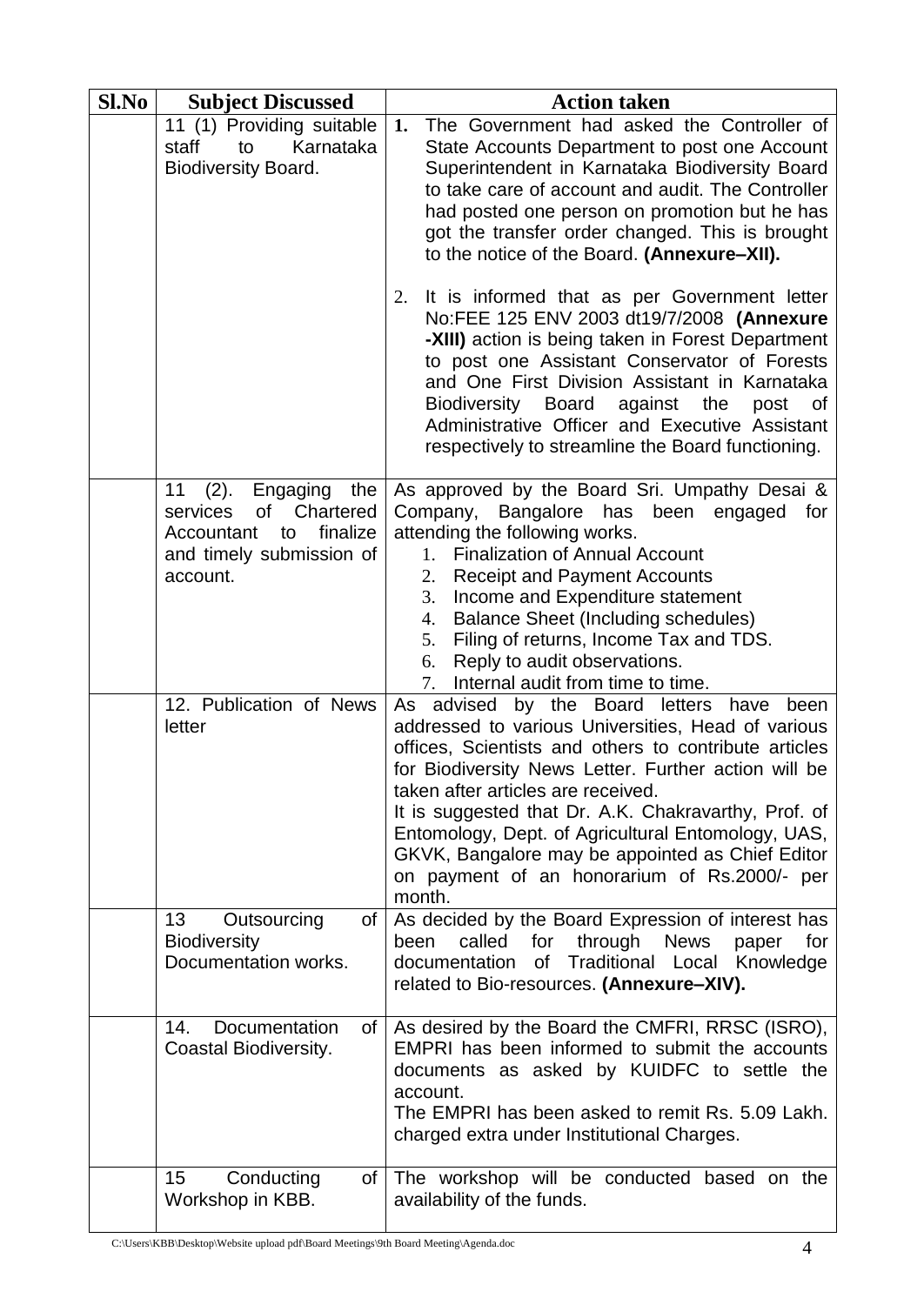| Sl.No | <b>Subject Discussed</b>                                                        | <b>Action taken</b>                                                                                                                                                                                                                                                                                                                                                                                                                                                                                                                                                                                                                                                                          |  |  |
|-------|---------------------------------------------------------------------------------|----------------------------------------------------------------------------------------------------------------------------------------------------------------------------------------------------------------------------------------------------------------------------------------------------------------------------------------------------------------------------------------------------------------------------------------------------------------------------------------------------------------------------------------------------------------------------------------------------------------------------------------------------------------------------------------------|--|--|
|       | 16.<br>Providing<br>vehicle<br>facilities<br>Executive<br>to<br><b>Officers</b> | Action is being taken to provide vehicle faculties for<br>coming to office and going to home to Executive<br>officers as decided by the Board. Government has<br>sanctioned 3 vehicles. One for the use of Member<br>Secretary and two vehicles for use<br>by the<br>Executive Officers under pool for sharing by 5<br>Executive Officers. Presently there are two vehicles<br>one for Member Secretary and one for Executive<br>Officers and office use. Action is being taken to get<br>the post filled up. After the posts are filled up one<br>vehicle will be taken on hire basis for use by the<br>Executive Officers in addition to the one vehicle<br>which is available at present. |  |  |
|       | 17. Website of updating of<br>Karnataka<br><b>Biodiversity</b><br>Board.        | As decided by the Board NIC has been contacted<br>to manage the Website of Karnataka Biodiversity<br>Board The NIC has agreed to design the Website.<br>Action is being taken in this direction.                                                                                                                                                                                                                                                                                                                                                                                                                                                                                             |  |  |
|       | Internal<br>Audit<br>18.<br>and<br><b>Control Mechanism</b>                     | It is informed that The Accountant General,<br>Karnataka every year has been insisting to provide<br>for Internal Audit. Accordingly a proposal has been<br>submitted to Government for creating a post of<br>Audit Superintendent in KBB which is pending with<br>the Government (Annexure-XV).                                                                                                                                                                                                                                                                                                                                                                                             |  |  |
|       | 19. Accounts for the year<br>2007-08                                            | It is informed that the Accounts for the year 2007-<br>08 was submitted to Accountant General on<br>6/8/2008. The account has been audited. The draft<br>Audit report has been received and the reply is<br>furnished<br>Accountant<br>General,<br>Karnataka<br>to<br>(Annexure-XVI). This may be approved.                                                                                                                                                                                                                                                                                                                                                                                  |  |  |
|       | 20.Institution<br>of<br><b>Biodiversity Award</b>                               | Action is being taken to invite proposals for giving<br>awards. Further action will be taken after receipt of<br>the proposals. It is suggested to appoint Dr.<br>Nandini,<br>Principal<br>Investigator,<br>Dept.<br>0f<br>Environmental Sciences, Bangalore University as<br>one of the member in the selection committee for<br><b>Biodiversity Award.</b>                                                                                                                                                                                                                                                                                                                                 |  |  |
|       | 21. Financial Assistant to<br>Nati-Vaidayara<br>Sammelana                       | It is informed that as per Board decision Rs.<br>10,000/- has been released for the purpose.                                                                                                                                                                                                                                                                                                                                                                                                                                                                                                                                                                                                 |  |  |
|       | 22. Progress of works                                                           | The progress of various works are as below:                                                                                                                                                                                                                                                                                                                                                                                                                                                                                                                                                                                                                                                  |  |  |
|       |                                                                                 | 1. BMC formation  Tar. - 5553 Ach. - 1415<br>2. PBRs under progress  165 completed - 35<br>3. Awareness Training Target-12 conducted- 5.<br>4. Formation of ZP level BMCs  Target - 29 Ach<br>- under progress. ZP CEOs, DCFs (ZP) have<br>been addressed in the matter.<br>5 Heritage Site  Proposals from BMCs are<br>awaited. Deputy Conservators of Forests (Social<br>Forestry), NGOs have been addressed in the matter                                                                                                                                                                                                                                                                 |  |  |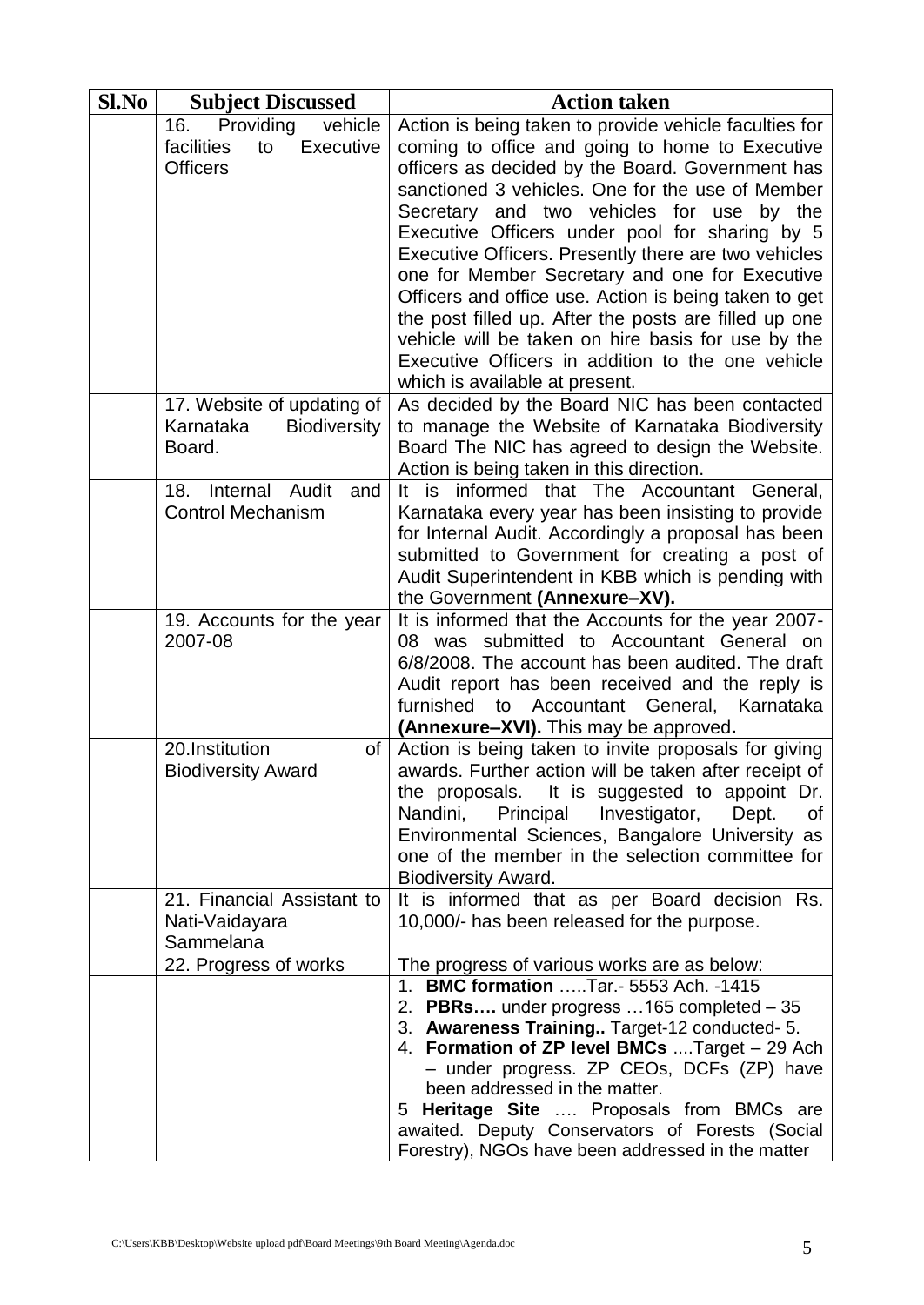## **New Subjects**

#### 1. **Commissioning a study to collect information on Bio-Industries Utilization of raw materials etc.**

National Biodiversity Authority, Chennai vide its letter No.8-2/2003- NBA(S)/08/3040 dt:10/9/2008 has suggested to conduct a study **(Annexure– XVII),** covering the following on Bio industries.

- 1. Name and address of the Bio-industries.
- 2. Details of Bio-resources they are using
- 3. Quantity of Bio-resources that is being used per year.
- 4. Places from where these bio-resources are being collected / harvested

The National Biodiversity Authority has offered to provide fund for this study.. Accordingly a project proposal has been prepared and submitted to National Biodiversity Authority for approval (**Annexure–XVIII).** The same is brought to the notice of the Board.

#### 2. **Research Project on Netrani Island.**

Dr. V. N. Nayak, Professor, and the Chairman of Department of Studies in Marine Biology, Karwar has proposed a study of Biodiversity of Netrani Island in Uttara Kannada District through Secretary (Ecology & Environment) the cost of the project is Rs. 19.98 lakhs duration is 2 years.

In this respected it is stated that Biodiversity of Coastal Karnataka including Netrani Island was conducted under KUIDFC sponsored project. The CMFRI, EMPRI, ISRO, Asima Prathistana & INCERT were involved in the project. The study has been completed and final report on Coastal Biodiversity including Netrani Island Biodiversity has been released on 25/4/2008. In view of this one more study at this juncture will be repetition of the same.

#### 3. **Posting of Officers in Karnataka Biodiversity Board.**

The Government vide its order No. FEE 125 ENV 2003 dt 19/6/2003 **(Annexure-XIX )** has provided for posting of following Executive Officers.

- 1. Executive Officer (Fisheries) in the cadre of Joint Director of Fisheries Dept.
- 2. Executive Officer (Horticulture) in the cadre of Joint Director of Horticulture Dept.
- 3. Executive Officer (ISM&H) in the cadre of Joint Director of Indian system of Medicine and Homeopathy Department.
- 4. Executive Officer (Botany) Reader / Associate Professor (Botany)
- 5. Executive Officer (Zoology) Reader / Associate Professor (Zoology)

It is informed that the Agriculture sector has significant Biodiversity but there is no representative from Agriculture Sector.

It is also informed that the Posting of very senior officers from Line Departments doesn't serve the purpose. Most of them indulge in comparing themselves with the heads of the Department and want lot of facilities such as independent vehicle, Peon, PA, Clerks etc. They feel that it is the duty of subordinate staffs to initiate everything and their job is to pass the files to higher officers.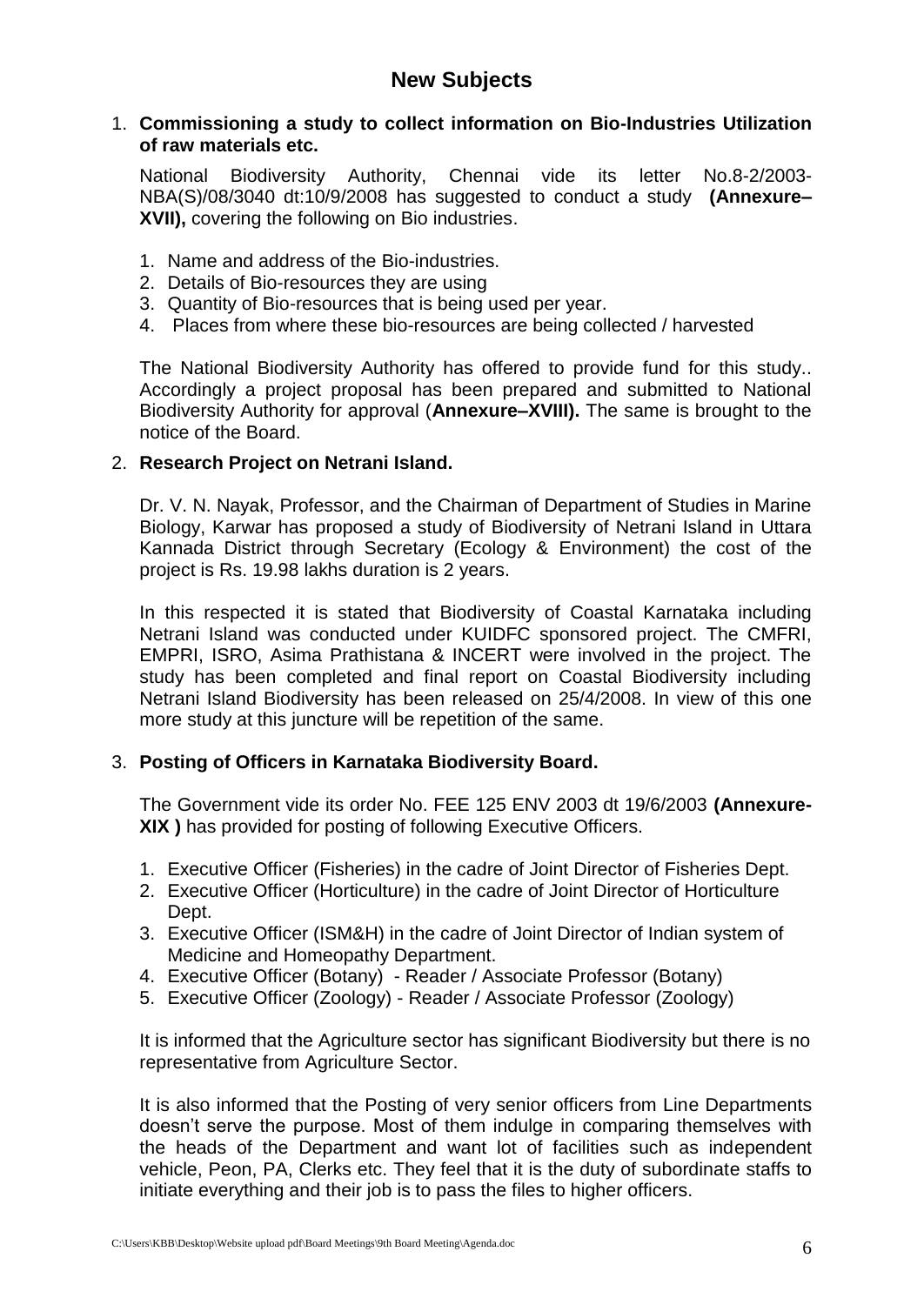Further it is observed that the Joint Directors are mostly disgruntled officers as they feel stagnated in their department and have no motivation for innovative works.

In view of the above it is suggested that Karnataka Biodiversity Board should take the officers in the rank of Deputy Directors who can be expected to show results. The Biodiversity Board should have the officers of the rank of Deputy Directors as below.

| <b>Sanctioned post</b>                                                                                                          | <b>Suggested post</b>                                                                                                 |
|---------------------------------------------------------------------------------------------------------------------------------|-----------------------------------------------------------------------------------------------------------------------|
| 1. Executive Officer (Fisheries) in the<br>cadre of Joint Director of Fisheries                                                 | Executive Officer (Agriculture) in the<br>cadre of Dy. Director on deputation from                                    |
| Dept.<br>2. Executive Officer (Horticulture) in the<br>cadre of Joint Director of Horticulture<br>Department.                   | Agriculture Department.<br>Deputy Conservator of Forests<br>from<br><b>Forest Department.</b>                         |
| 3. Executive Officer (ISM&H)<br>in the<br>cadre of Joint Director of Indian<br>system of Medicine and Homeopathy<br>Department. | Deputy<br>Director<br>from<br>deputation<br>on<br>Indian<br>Medicine<br>system<br>of<br>and<br>Homeopathy Department. |
| 4. Executive Officer (Botany) -<br>/ Associate Professor<br>(Reader<br>University<br>(Botany)<br>from<br>on.<br>Deputation.     | Reader / Associate Professor (Botany)<br>from University on Deputation.                                               |
| 5. Executive Officer (Zoology) -<br>Associate Professor<br>Reader /<br>University<br>(Zoology)<br>from<br>on.<br>Deputation.)   | Reader / Associate Professor (Zoology)<br>from University on Deputation.                                              |

In case officers are not available on deputation, Karnataka Biodiversity Board may appoint the persons on contract basis on consolidated payment through advertisement in the News paper. As this will give wider choice for selection.

## **6. Conducting Workshop on Traditional Knowledge:**

It is informed that a proposal for Rs. 1.25 lakhs for conducting a workshop in Bangalore on Traditional Knowledge on Biodiversity has been submitted to National Biodiversity Authority**, (Annexure- XX)** The response from National Biodiversity Board is awaited.

## **7. Conducting of One day Awareness Training Programme:**

It is informed that one of the mandates of Karnataka Biodiversity Board as per act is to create Awareness on Biodiversity through Training to various Stakeholders. Previously the Awareness Training Programme on Biodiversity was conducted unsystematically. Last year the training programmes have been conducted in various districts. The district-wise Training Programmes will be continued. In addition it is proposed to institutionalize the Training Programme. The University of Agricultural Sciences, Bangalore has agreed to conduct one day Awareness Training on Biodiversity to various stakeholders such as Officers of various Departments, Zilla Panchayath officials, Advocates, Government Pleaders, Teachers, Members of BMCs, College Students. The financial requirement has been worked our **(Annexure – XXI).** It is requested to kindly approve the same Number of Training Progrmmes in a year will depend on the availability of the funds. The District level Training programmes will be continue for BMC members and taluka level officers and schools.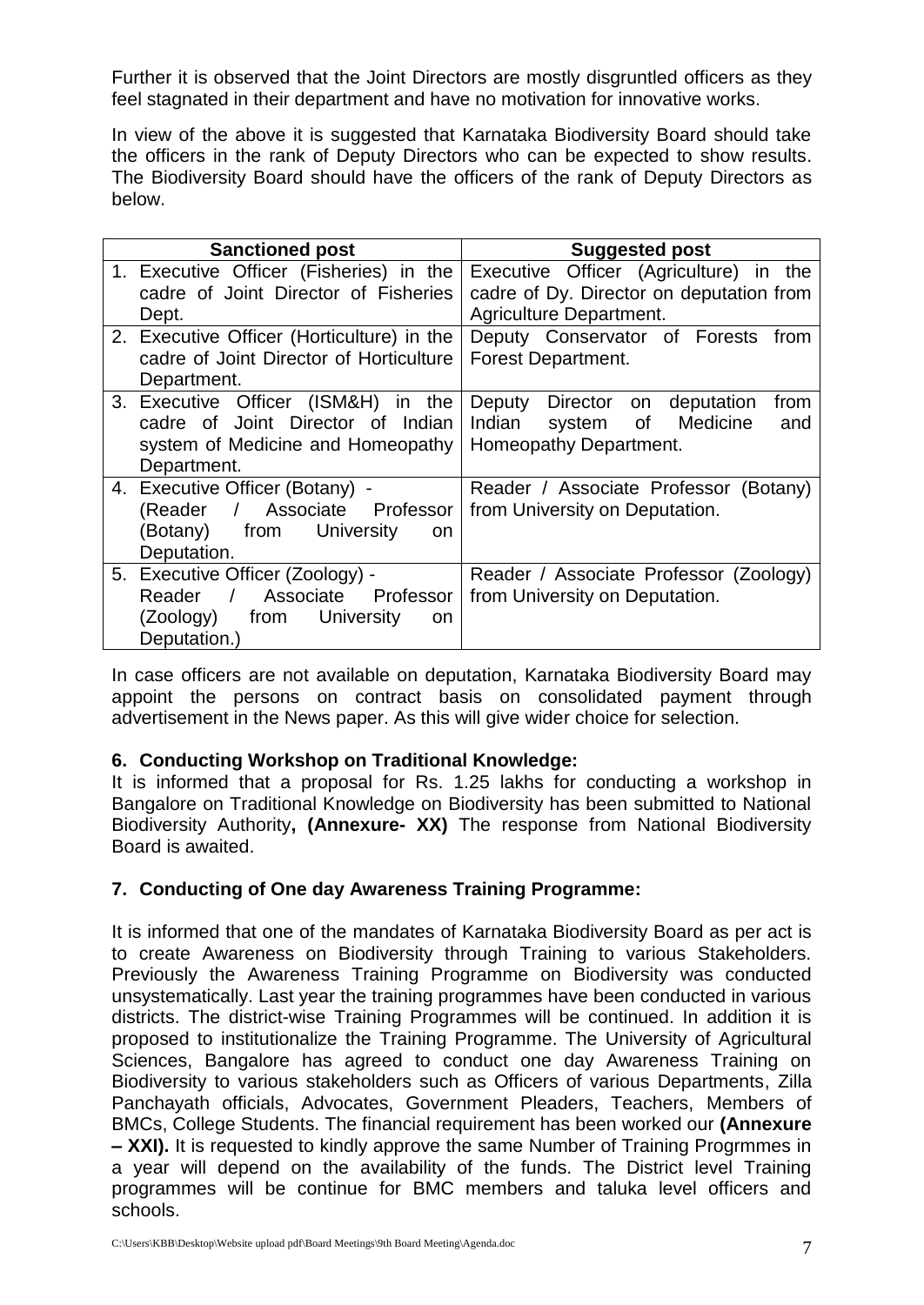#### **8. The Biodiversity Strategy and Action Plan- Karnataka:**

It is stated that the Centre for Ecological Sciences at the Indian Institute of Science has prepared Strategy and Action Plan Karnataka as a Nodal Agency. The Nodal agency worked under the over all guidance of a Steering Committee chaired by the Chief Secretary of the Government of Karnataka. The Centre for Ecological Sciences has generated perspectives, Ideas and suggestions for practical action in respect of Biodiversity in Karnataka. The same is paced at **(Annexure–XXII)** for information of the Board. The Board may adopt the same for guidance and action on Biodiversity.

#### **9. Approval of Project:**

Dr. A.K. Chakravarthy, Professor of Entomology, Dept. of Agricultural Entomology, UAS, GKVK, Bangalore has submitted a project titled Status and conservation of Gaint Indian fruit Bat (Pteropus giganteus Brunnich) Roosts in Southern Karnataka for Rs. 1.00 lakh. It is placed before the Board for kind consideration and approval. **(Annexure-XXIII).**

> **Addl. Principal Chief Conservator of Forests and Member Secretary**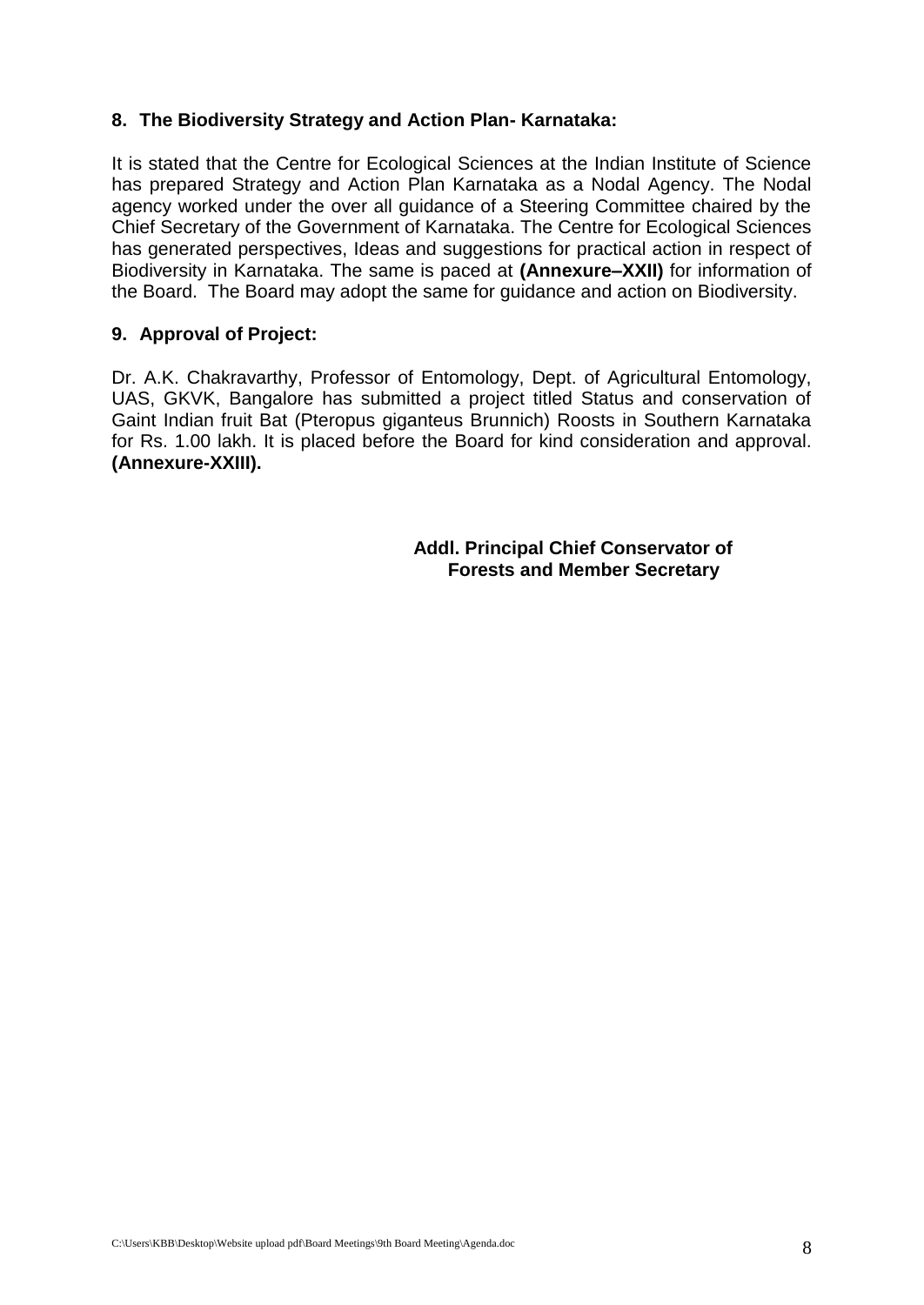# **KARNATAKA BIODIVERSITY BOARD NINTH BOARD MEETING AGENDA INDEX**

| SI.<br><b>No</b> | <b>Subject</b>                                                     | Page<br>No              |
|------------------|--------------------------------------------------------------------|-------------------------|
| $\mathbf{1}$     | Reading and Recording the proceedings of the 8 <sup>th</sup> Board | 1                       |
|                  | Meeting held on 3/6/2008                                           |                         |
| $\overline{2}$   | Action taken on Meeting Proceedings held on 3/6/2008               | 1                       |
|                  | 1. Reducing Quorum for Karnataka Biodiversity Board                | 1                       |
|                  | Meeting.                                                           |                         |
|                  | 2. Position of Pending Projects                                    | 1                       |
| 3                | (1) Action Against Sri. Gangadhar V. Maddikery                     | 1                       |
|                  | (2) Repatriation of Dr. Sathyanarayana Bhat, Executive             | $\mathbf 1$             |
|                  | Officer, (SM&H)                                                    |                         |
| 4                | <b>Biodiversity Heritage Site</b>                                  | 2                       |
| 5                | Developmental Works of Kuvempu Bio-park                            | $\overline{2}$          |
| 6                | <b>Leavy of Cess Pharmaceutical Products</b>                       | $\overline{2}$          |
| 7                | Preparation of People's Biodiversity Registers(PBRs)               | 3                       |
| 8                | <b>Audited Accounts and Annual Report</b>                          | $\overline{3}$          |
| 9                | 1. Declaration of Biodiversity Heritage Site                       | 3                       |
|                  | 2. Declaration of Netrani Island as Biodiversity Heritage Site     | $\overline{3}$          |
| 10 <sup>°</sup>  | Documentation of Biodiversity in Forest areas                      | $\overline{3}$          |
| 11               | 1. Providing suitable staff to Karnataka Biodiversity Board        | $\overline{\mathbf{4}}$ |
|                  | 2. Engaging the services of Chartered Accountant to finalize       | $\overline{\mathbf{4}}$ |
|                  | and timely submission of account.                                  |                         |
| 12               | <b>Publication of News letter</b>                                  | 4                       |
| 13               | <b>Outsourcing of Biodiversity Documentation works</b>             | 4                       |
| 14               | Documentation of Coastal Biodiversity                              | 4                       |
| 15               | Conducting of Workshop in KBB                                      | 4                       |
| 16               | Providing vehicle facilities to Executive Officers                 | 5                       |
| 17               | Website of updating of Karnataka Biodiversity Board                | 5                       |
| 18               | <b>Internal Audit and Control Mechanism</b>                        | 5                       |
| 19               | Accounts for the year 2007-08                                      | 5                       |
| 20               | <b>Institution of Biodiversity Award</b>                           | 5                       |
| 21               | Financial Assistant to Nati-Vaidayara Sammelana                    | 5                       |
| 22               | Progress of works                                                  | 5                       |
|                  | <b>New Subjects</b>                                                | 6                       |
| 1                | Commissioning a study to collect information on Bio-               | 6                       |
|                  | industries Utilization raw materials etc                           |                         |
| $\overline{2}$   | Research project on Netrani Island                                 | 6                       |
| 3                | Posting of Officers in Karnataka Biodiversity Board                | 6                       |
| 4                | Conducting workshop on Traditional Knowledge                       | $\overline{7}$          |
| 5                | Conducting of one day Awareness Training Programme                 | $\overline{7}$          |
| 6                | The Biodiversity Strategy and Action Plan-Karnataka                | 8                       |
| $\overline{7}$   | <b>Approval Project</b>                                            | 8                       |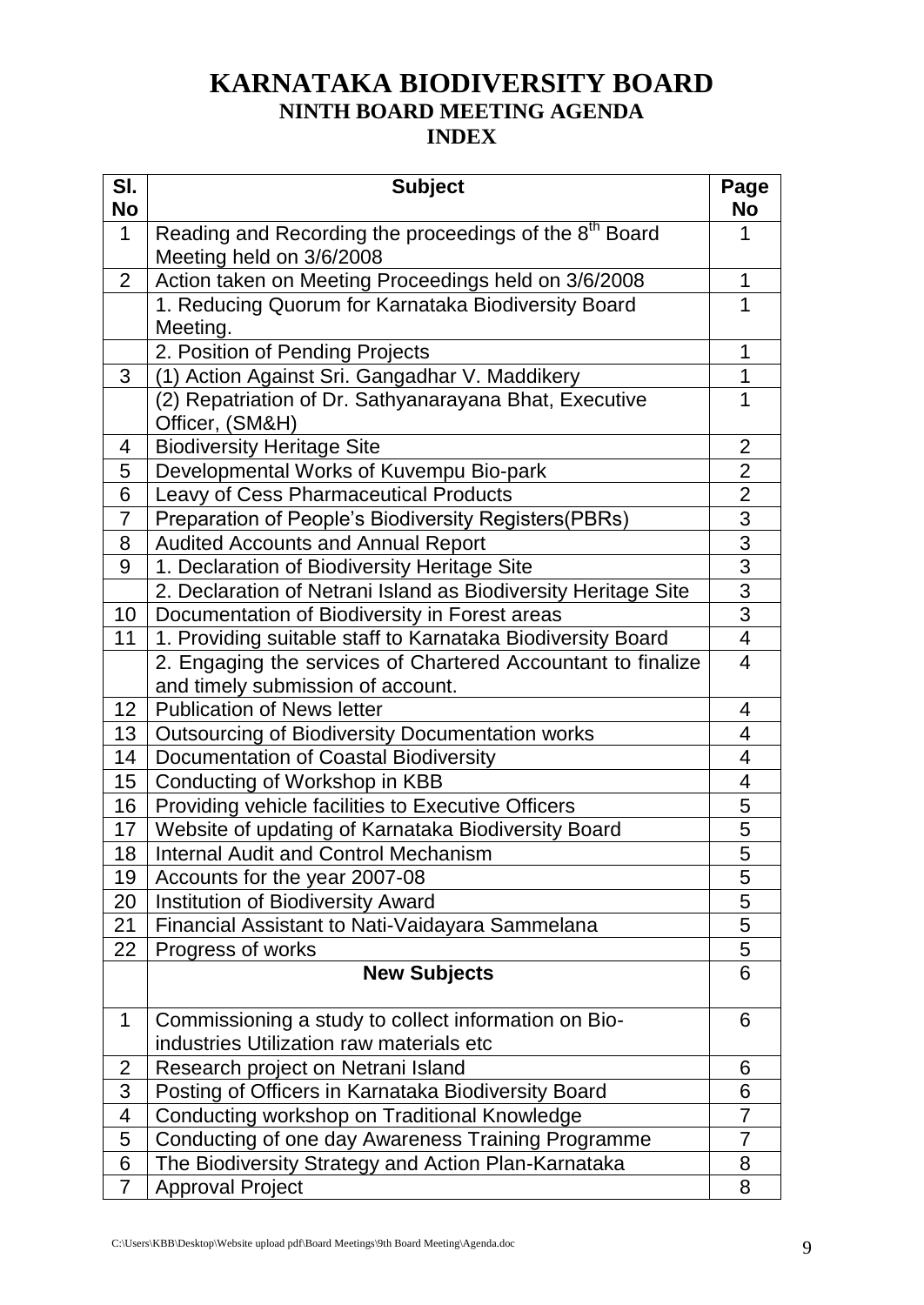# **Additional Agenda**

Sub: Formation of Biodiversity Management Committees-reg

\*\*\*\*\*\*\*\*\*

To form the Biodiversity Management Committees the NGOs are asking for the travel charges. Therefore it is suggested that Rs. 200/- per BMC may be provided as a Travel Charges for formation of BMCs. The Board may kindly consider and approve the same.

> **Additional Principal Chief Conservator of Forest & Member Secretary**